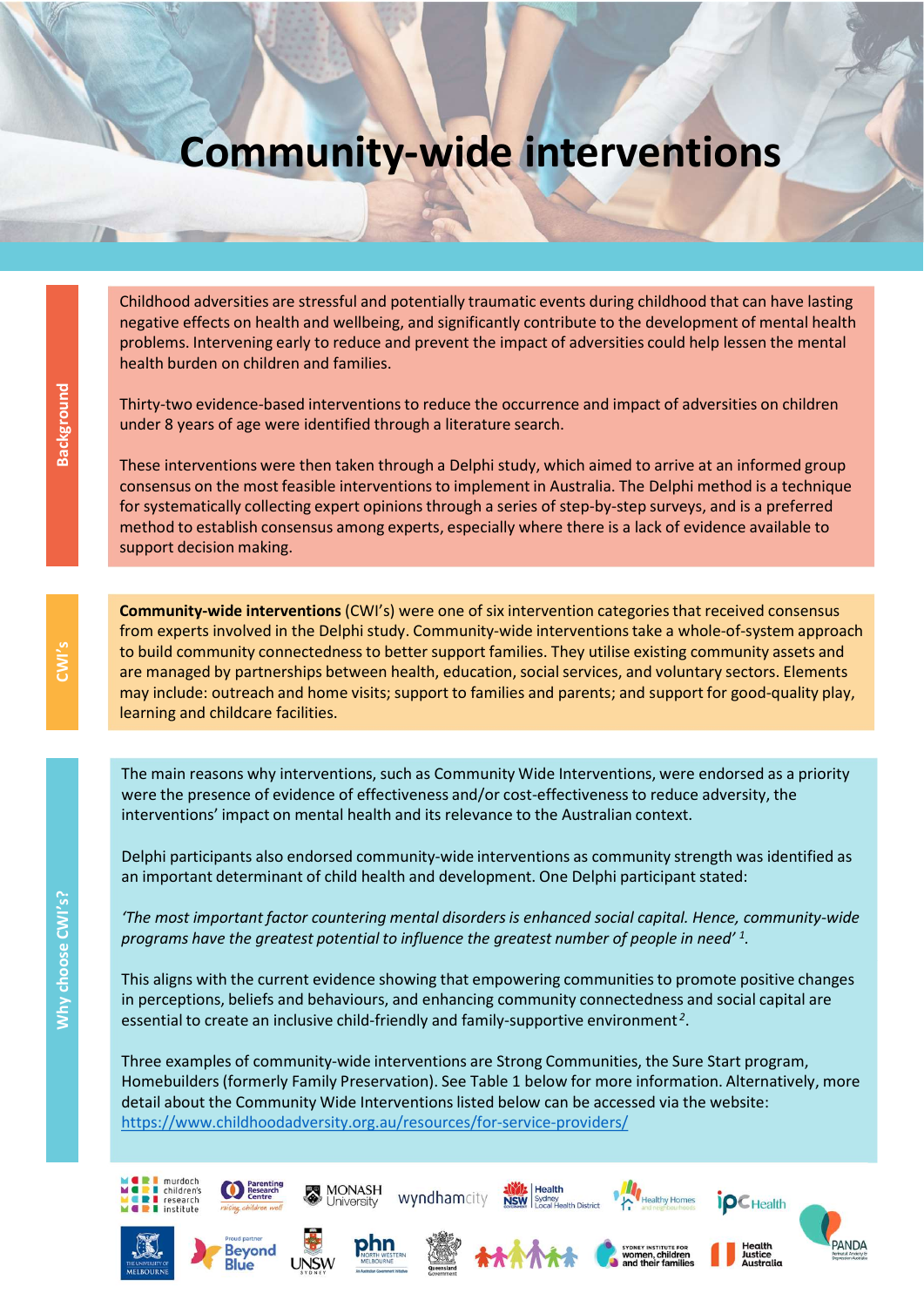## Community-wide interventions

## Table 1. Examples of Community-wide Interventions

|                                                             |                                                                                                                                                                                                                                                                               | <b>Community-wide interventions</b>                                                                                                                                                                                                                                                                      |                                                                                                                                     |
|-------------------------------------------------------------|-------------------------------------------------------------------------------------------------------------------------------------------------------------------------------------------------------------------------------------------------------------------------------|----------------------------------------------------------------------------------------------------------------------------------------------------------------------------------------------------------------------------------------------------------------------------------------------------------|-------------------------------------------------------------------------------------------------------------------------------------|
|                                                             | Table 1. Examples of Community-wide Interventions                                                                                                                                                                                                                             |                                                                                                                                                                                                                                                                                                          |                                                                                                                                     |
| <b>Intervention</b>                                         | <b>Overview</b>                                                                                                                                                                                                                                                               | <b>Resources and personnel</b><br>needed                                                                                                                                                                                                                                                                 | Does it work?                                                                                                                       |
| <b>Strong</b><br><b>Communities</b>                         | A comprehensive<br>community-wide initiative<br>for primary prevention of<br>child maltreatment in<br>families with children aged<br>$0-10$ years.                                                                                                                            | - Mostly uses existing facilities<br>and manpower (e.g. local<br>government, community                                                                                                                                                                                                                   | (Data from quasi-RCTs)<br>Improved collective efficacy,<br>child safety, and parenting<br>practices.                                |
|                                                             |                                                                                                                                                                                                                                                                               | organisations, volunteers,<br>educational staff, families, and<br>parents) within the community.                                                                                                                                                                                                         | Reduced rates of officially<br>substantiated child<br>maltreatment.                                                                 |
|                                                             |                                                                                                                                                                                                                                                                               | - An experienced outreach staff<br>member is assigned to<br>coordinate the program for a<br>community sized between                                                                                                                                                                                      | Increased help for families<br>received from neighbours.                                                                            |
|                                                             |                                                                                                                                                                                                                                                                               | 5,000 and 50,000 people.<br>- Includes an implementation                                                                                                                                                                                                                                                 | Increased use of positive<br>parenting strategies.                                                                                  |
| <b>Sure Start</b>                                           | A comprehensive,<br>community-based project<br>adapted to local needs,<br>making maximum use of<br>local expertise.                                                                                                                                                           | guide and manuals.<br>- Coordinated by a Sure Start<br>Unit, which is responsible for<br>identifying local authorities,<br>administering the application<br>process, and monitoring the<br>performance of the this<br>initiative.                                                                        | Improved social<br>development and positive<br>social behaviour among<br>children.                                                  |
|                                                             |                                                                                                                                                                                                                                                                               |                                                                                                                                                                                                                                                                                                          | Increased service use to<br>support child and family<br>development.                                                                |
|                                                             |                                                                                                                                                                                                                                                                               |                                                                                                                                                                                                                                                                                                          | Reduced negative parenting<br>behaviour.                                                                                            |
| <b>Homebuilders</b><br>(formerly<br>Family<br>Preservation) | An in-home and community-<br>based crisis intervention,<br>counselling, and life-skills<br>education program for<br>families who have children<br>0-18 years and at imminent<br>risk of placement in state-<br>funded care (foster care,<br>group care, psychiatric<br>care). | - Delivered by a team of 3-5<br>therapists with qualifications in<br>psychology, social work/<br>counselling, a supervisor with<br>therapist qualifications and<br>suitable management<br>experience, and one<br>secretary/support staff.<br>- The program has training and<br>implementation materials. | Reduced out-of-home<br>placement rates or delays in<br>placements of children, and<br>subsequent episodes of child<br>maltreatment. |
|                                                             |                                                                                                                                                                                                                                                                               |                                                                                                                                                                                                                                                                                                          |                                                                                                                                     |